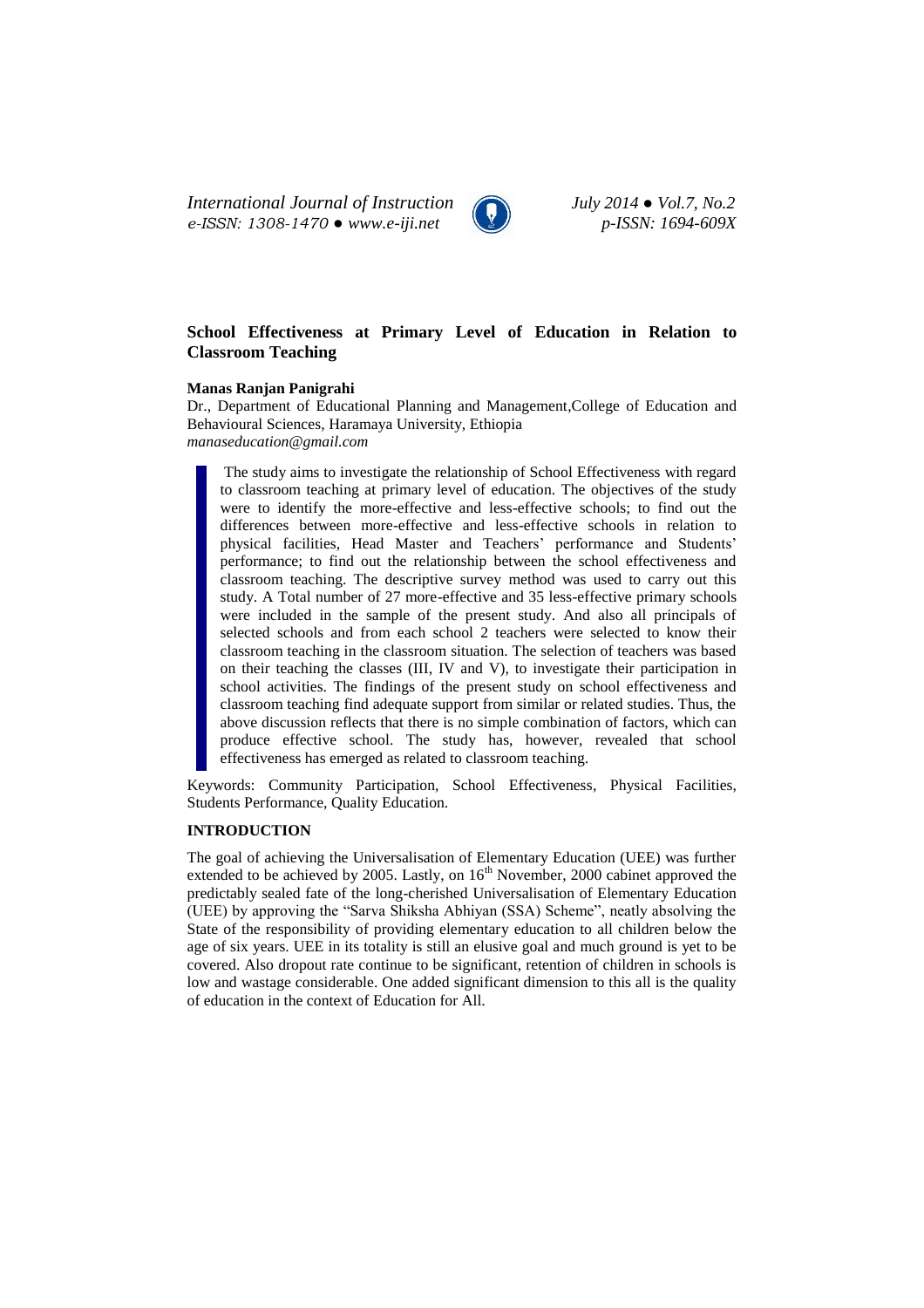Education in school is about how to achieve educational objectives. It is important to find out the criteria for the effective schools. Researchers in the field of educational effectiveness face the problem of deciding on the criteria for effectiveness. They must be something else than the characteristics and features of education on the educational system, in schools, and in the classrooms.

Many studies in recent years have also indicated that the attainment level of children is very low in relation to the expected minimum levels (Nagaraju, 1995; Govinda and Verghese 1993; Lockheed, 1991). Most of the studies related to school effectiveness clearly depend upon effective classroom teaching and learning. Willms (1992), Mortmore (1993), and Creemers (1994) found that school effectiveness is clearly depending upon effective classroom teaching and learning and school and teacher effectiveness. Some of the researchers view that the classroom transaction is a major concern for the quality of teaching and learning. Appropriate intervention strategies in teaching make significant shift in the pattern of achievement (Khichi, 1986; Muralidharan et al., 1993; Nagaraju, 1995; Sujatha, 1995; Joshi and Biswal, 1996). Verma & Chhabra, 1996; Padhi et al., 1997; Pandey, 1997 were found their studies on school effectiveness, classroom practices such as frequent assignments of homework its prompt correction, continuous pupil evaluation and feedback, engaging students in class work with close supervision and differential treatment as per need helps to create better climate for learning and making the school more effective. Srivastav (2000) has pointed out in his study that curriculum transaction is not only the means towards the goal of learning but also goal in itself & the teaching learning process is to be characterized by a democratic, open to think freely, ask questions and express their views.

Overall, we can say, improvement of quality of elementary education raised many issues such as curriculum renewal, textbooks improvement, better teaching methods, effective teacher education and provision of material facilities in the schools, progressive method of evaluations, democratization and humanizing school administration and supervision, provision of rich and varied programmes of cocurricular activities, healthy interaction between school and the community, improvement of single teacher schools etc. In fact the issue of wastage, stagnation, dropouts and improvement of education are inter-linked. The reasons for such School effectiveness, Community Participation and Classroom Teaching at primary schools provide us with many valuable insights into the diverse aspects of the problem. Therefore, the researcher realized that there is a need for this type of studies to investigate the relationship of School Effectiveness with regard to Community Participation and Classroom Teaching at primary level of education.

# **Objectives of the Study**

1. To identify the more-effective and less-effective schools.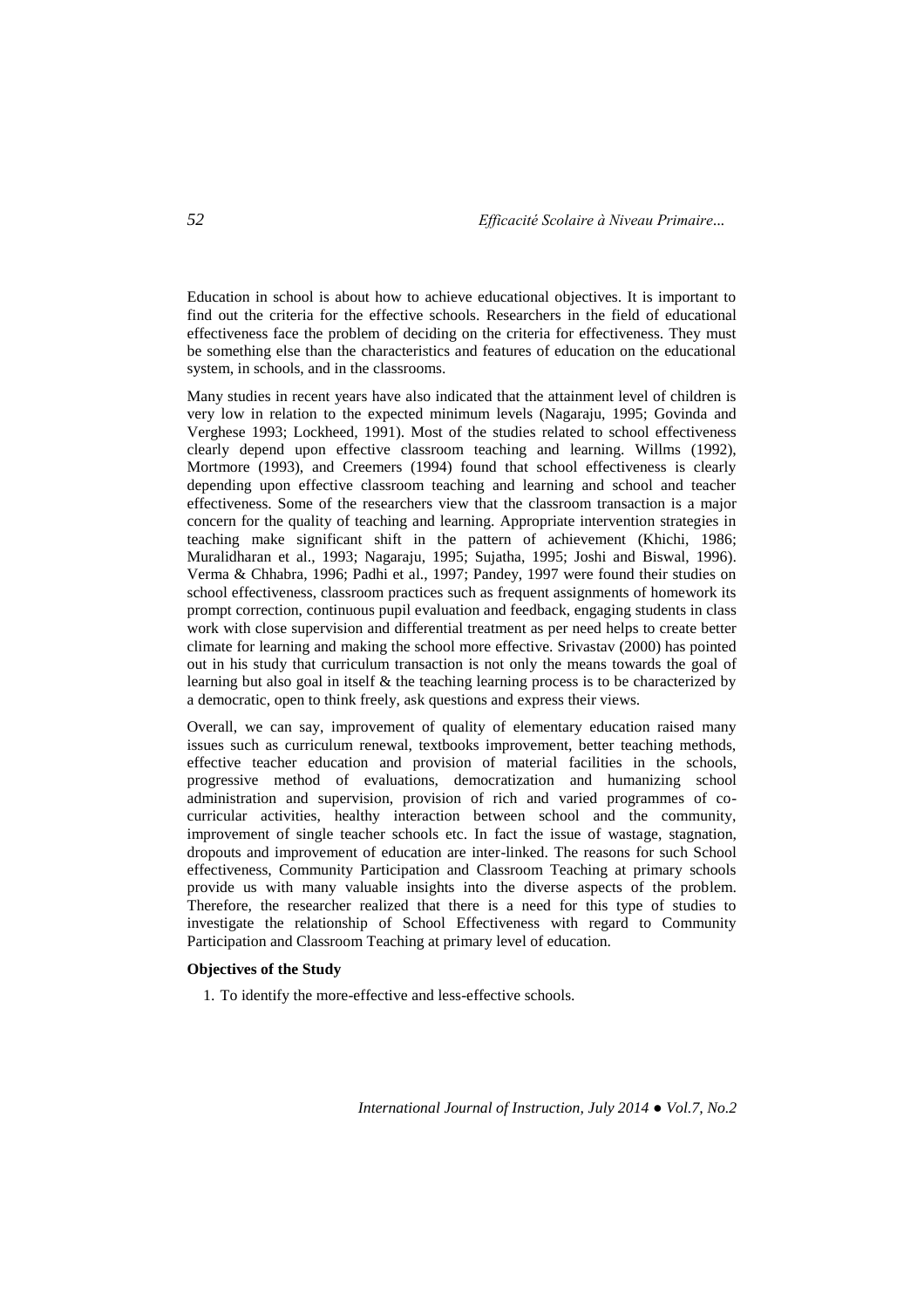- 2. To find out the differences between more-effective and less-effective schools in relation to physical facilities, Head Master and Teachers' performance and Students' performance.
- 3. To find out the relationship between the school effectiveness and classroom teaching.

## **Hypotheses of the Study**

- 1. More-effective schools will be having better physical facilities, Head Master and Teachers' performance and Students' performance.
- 2. There exists real association between school effectiveness and classroom teaching as a whole.
- 3. There exists real association between school effectiveness and classroom teaching with dimension wise.

To test the above hypotheses for the present study the researcher following null hypotheses were framed.

- 1. There exist no significant differences between More-effective and Less-effective schools in Physical Facilities, Head Master and Teachers' performance and Students' performance.
- 2. There exists essentially unrelated or independent between school effectiveness and classroom teaching as a whole.
- 3. There exists essentially unrelated or independent between school effectiveness and classroom teaching with dimension wise.

#### **METHOD**

The present study utilizing descriptive survey method endeavors to select the Moreeffective and Less-effective primary schools and find out the relationships with regard to Classroom Teaching. For this purpose a two-phased study was planned. In the *first phase* the more-effective and less-effective schools were selected from the rural area. In the *second phase* for getting the Classroom Teaching data, classrooms were observed. Classroom Teaching was compared in both the types of schools at three levels of the teachers' involvement *i.e.* low, moderate and high. This grouping of teachers and community members was done by applying the formula *i.e.*, Mean  $\pm \frac{1}{2}$  SD to the score values.

# **Sample Size and Sampling Technique**

All the rural primary schools and their Teachers, Students in Orissa constituted the population. There are 30 districts in Orissa. But the sample of the study was taken from two districts viz., *Puri & Ganjam*. These two districts were selected randomly. After selection of these two districts one block from each district was selected by simple random sampling method. *Pipili* Block from *Puri* District and *Hinjili-cut* Block from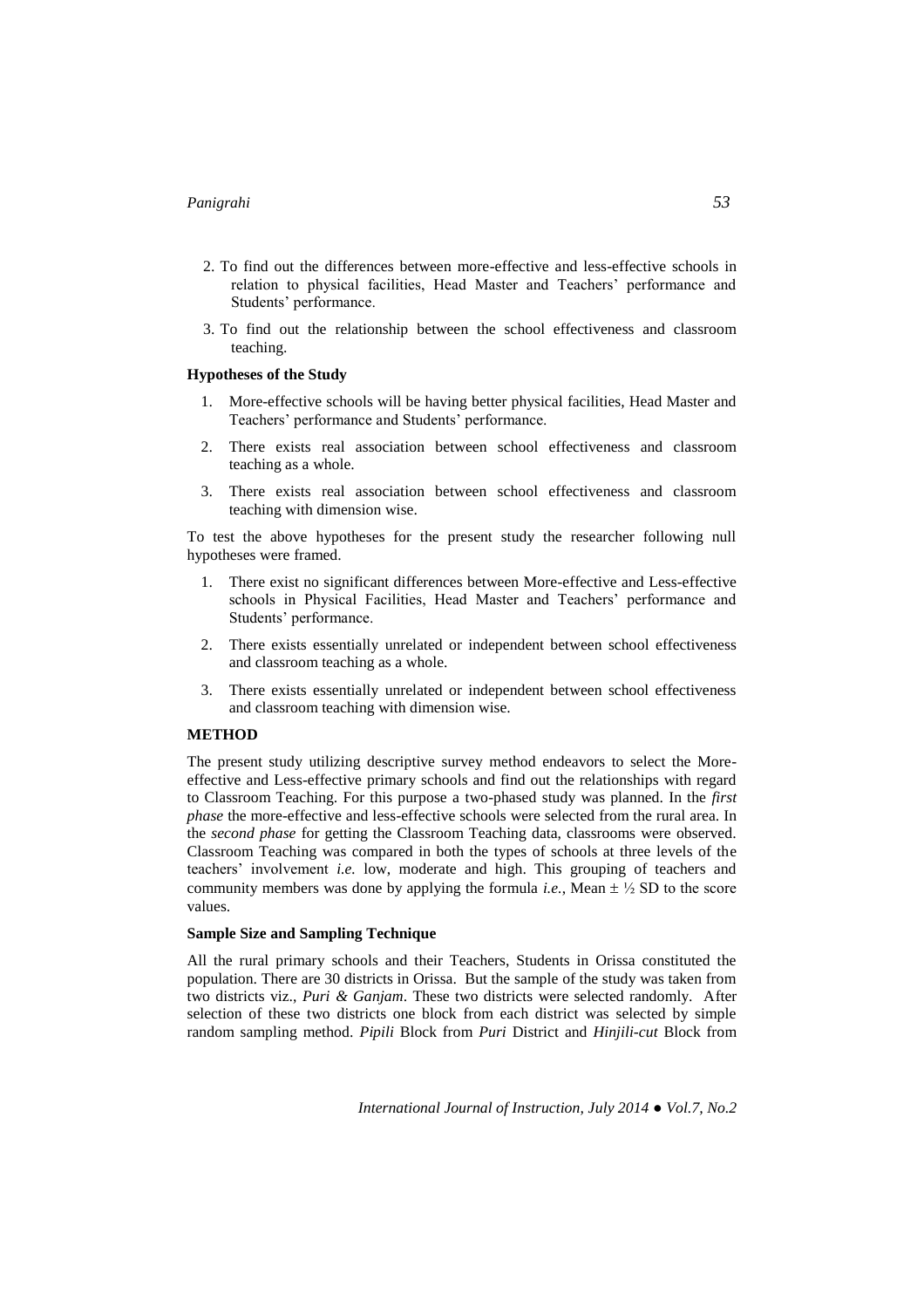*Ganjam* District were selected. In *Pipili* Block there are 109 Rural Primary Schools and in *Hinjili-cut* Block there are 94 Rural Primary Schools, where 5 or more teachers were working (at the time of selection of schools). In the first phase to find out moreeffective and less-effective schools, the interview was taken by the researcher with the *Block Development Officers* (BDOs) for listing the primary schools in their blocks as more-effective and less-effective. In *Pipili* block out of 109 schools, the BDO listed 17 as more-effective and 30 as less-effective schools. In *Hinjili-cut* block out of 94 schools, BDO listed 25 as more-effective and 22 as less-effective schools. A total number of 94 primary schools, 47 schools from each block were listed by the BDOs. Further, the *School Effectiveness Schedule* was administered to the Headmasters/ Headmistresses of all the 47 schools of each block. The School Effectiveness score of each school was calculated. The School Effectiveness score were classified into two groups on the basis of their effectiveness i.e., more-effectiveness and less-effectiveness. Finally, the 9 more-effective & 23 less-effective schools from *Pipili* Block and 18 more-effective & 12 less-effective schools from *Hinjili-cut* Block were selected for the final sample. A Total number of 27 more-effective and 35 less-effective primary schools were thus included in the sample of the present study. From each school 2 teachers were selected to know their classroom teaching in the classroom situation. The selection of teachers was based on their teaching the classes (III, IV and V).

#### **Data Collection Instruments**

In order to collect data from the selected samples, following tools were used. School Effectiveness Schedule and Community Participation Interview Schedule tools were developed by the researcher himself. A standardized classroom teaching observation schedule by Prof. B. K. Passi was used in this study.

- 1. *School Effectiveness Schedule:* For Headmaster/ Headmistress
- 2. *Classroom teaching Observation Schedule:* (General Teaching Competency Scale (GTCS) by Prof. B. K. Passi) For Classroom Observation.

#### **Procedure of Data Collection**

After finalizing the developed tools and techniques for data collection the researcher contacted the Block Development Officers (BDOs) of two blocks selected for the purpose. He discussed in detail the purpose of investigation. In the *first phase,* the schools were listed as, more-effective and less-effective by seeking interview with the Block Development Officers (BDOs). The BDO of concerned block was requested to give his free and frank opinion about the effectiveness of schools of his block. The views of the BDOs formed the basis of listing the more-effective and less-effective schools. A total number of 94 schools (each block having 47schools) were rated by the BDOs. In the *second phase,* the researcher visited all the 94 schools (47 from each block) and collected data by employing School Effectiveness Schedule to Headmaster/Headmistress. Requisite information such as: pass percentage of V class students in the last three years, academic achievement, the number of students awarded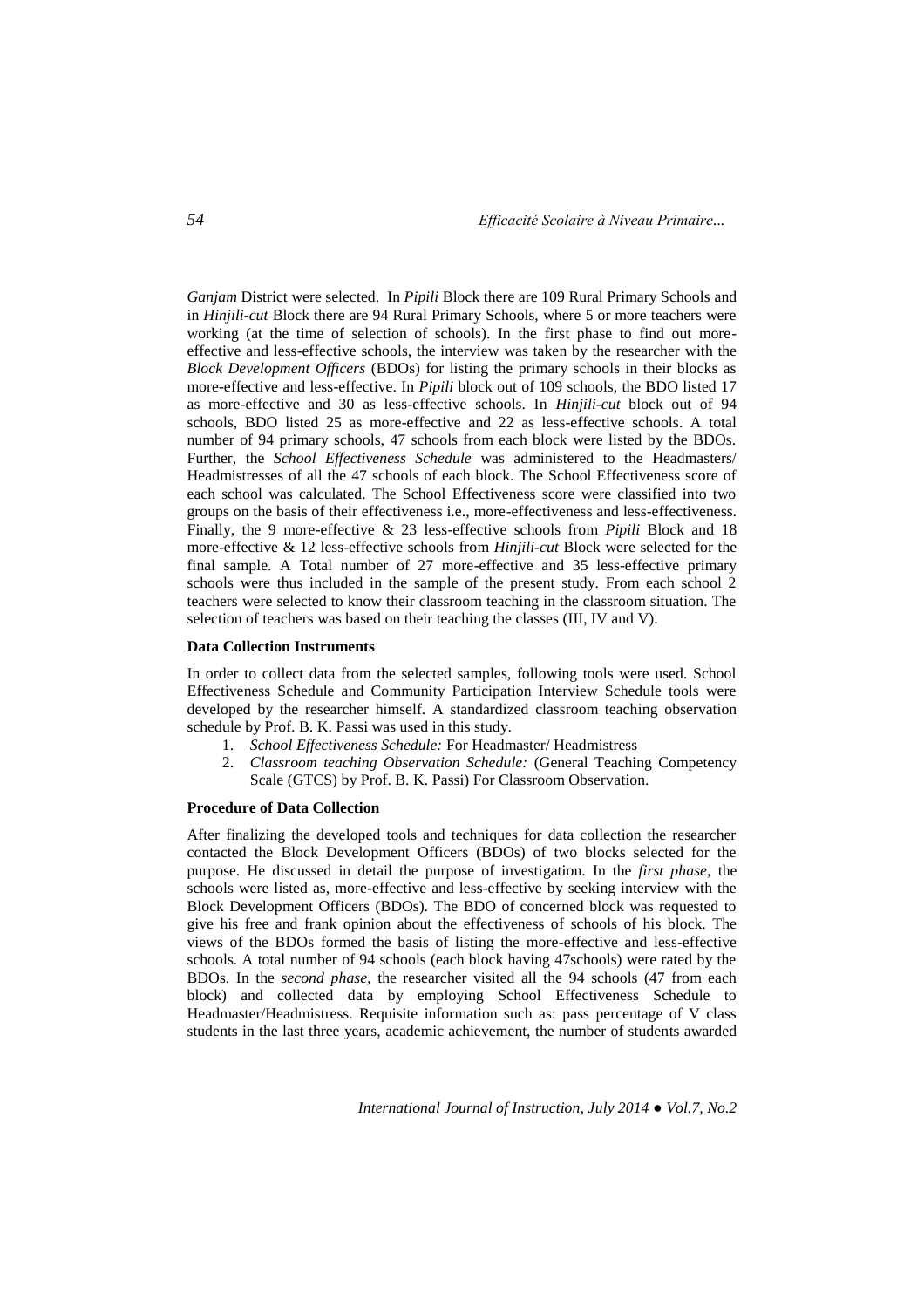scholarships last three years, achievement of students in co-curricular activities in last three years were collected from the school records. About teachers' experience and their outstanding performance the researcher collected information from the headmaster/headmistress. After administration of the School Effectiveness Schedule in 94 schools, they were arranged from the highest to the lowest order. Applying the criterion of 33 percent top and bottom, the 9 more-effective  $\&$  23 less-effective schools from Pipili Block and 18 more-effective & 12 less-effective schools from Hinjili-cut Block were selected for the final sample. A Total number of 27 more-effective and 35 less-effective primary schools were thus included in the sample of the present study. In the *third phase,* after selection of final sample schools, the researcher personally observed the classroom teaching-learning activities with the help of General Teaching Competency Scale (GTCS), developed by Prof. B. K. Passi (1994) and collected data from classes III, IV and V at different periods.

## **DISCUSSION**

For identification of more-effective and less-effective schools through School Effectiveness Schedule, the data collected from Headmasters/Headmistress. The School Effectiveness score were classified into two groups on the basis of their effectiveness i.e., more-effectiveness and less-effectiveness by adopting the criteria of *Mean ± ½ SD* i.e., Schools scoring *Mean – ½ SD* were included in *Less-effective school*, those scoring *Mean + ½ SD* were included in *the More-effective school*. Finally, the 9 more-effective & 23 less-effective schools from Pipili Block and 18 more-effective & 12 less-effective schools from Hinjili-cut Block were selected. A Total number of 27 more-effective and 35 less-effective primary schools were found in both the blocks*.*

## **Significance of Differences between More-effective and Less-effective Schools on Physical Facilities; HM and Teachers' Performance; and Students' Performance.**

To fulfil the objective-2, to find out the differences between more-effective and lesseffective schools on Physical facilities; HM and teachers' performance; and Students' performance the analysis has been done in the following paragraphs.

The calculated 't' value 15.71 is much greater than the table value at .01 level (2.66). Therefore, it can be concluded that it is significant beyond .01 level. Thus, the Null Hypothesis-1 of the study that there exists no significant difference between moreeffective and less-effective schools is rejected for all dimensions i.e. Physical facilities; HM and teachers' performance; and Students performance. It is further reveals that the mean scores on all dimensions i.e. Physical facilities; HM and teachers' performance; and Students performance of more-effective schools are higher than that of lesseffective schools. It means that in more effective schools existing available Physical facilities; HM and teachers' performance; and Students performance are better than the less-effective schools. Therefore, the Hypothesis-1 of the present study that moreeffective schools will be having better Physical facilities; HM and teachers' performance; and Students performance is retained.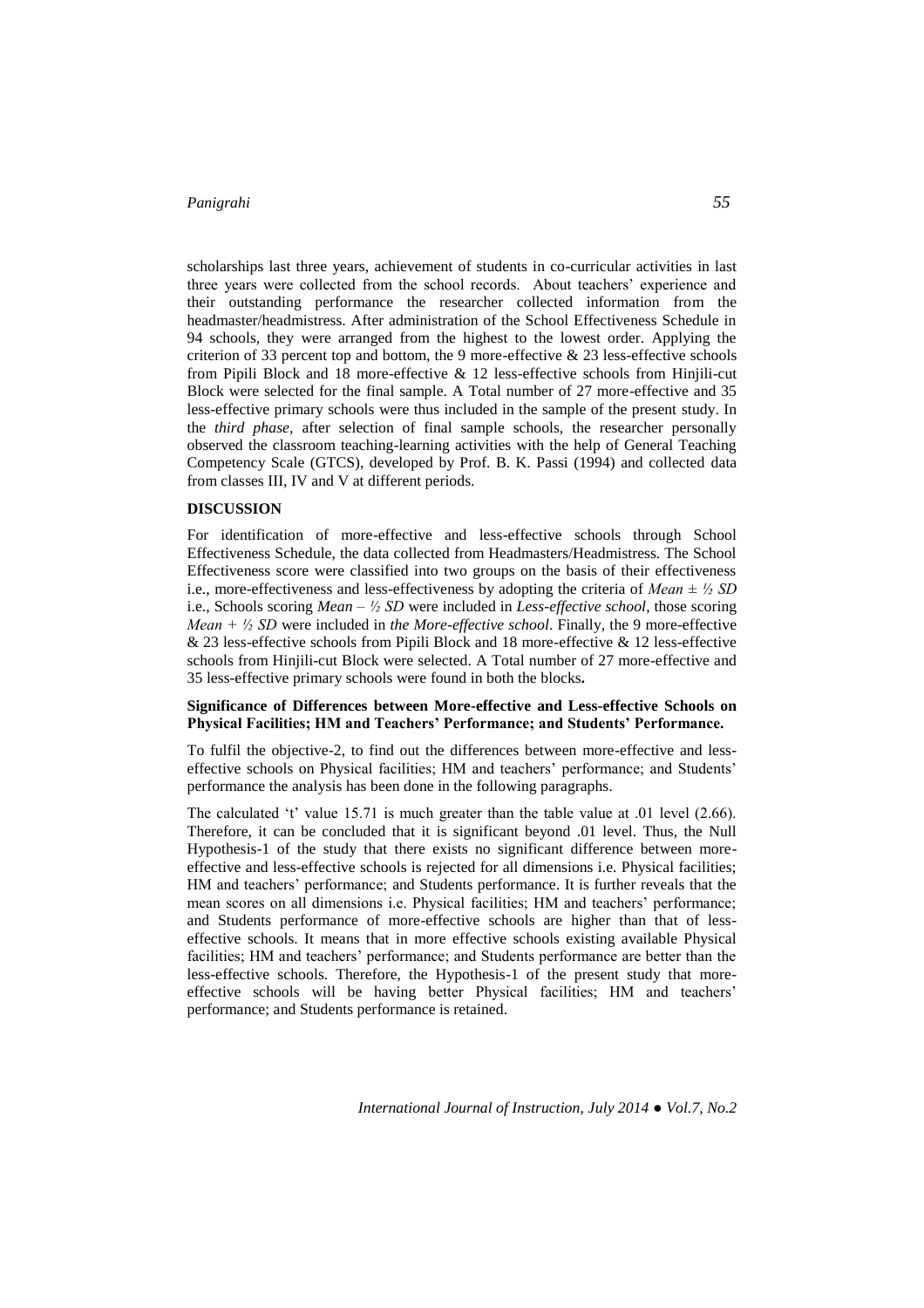The calculated't' value 10.52 is greater than the table value at .01 level. Therefore, it can be said that it is significant beyond .01 level. Thus, the Null Hypothesis-1 of the present study that there exists no significant difference between more-effective and lesseffective schools is rejected for Physical facilities. It is also indicates that the mean scores on Physical facilities of more-effective schools are higher than that of the lesseffective schools. It means that in more-effective schools existing/available Physical facilities are better than the less-effective schools. Therefore, the Hypothesis-1 of the study that more-effective schools will be having better Physical facilities; HM and teachers' performance; and Students' performance is retained for physical facilities.

The obtained t-value, 10.47 is higher than the table value at .01 level. Hence, the Null Hypothesis-1 of the present study that there exists no significant difference between more-effective and less-effective schools is rejected for HM and teachers' performance. It further indicates that the mean scores on HM and teachers' performance of moreeffective schools are higher than that of less-effective schools. It means that in moreeffective schools HM and teachers' performance are better than that of the less-effective schools. Therefore, the Hypothesis-1 of the present study that more-effective schools will be having better Physical facilities; HM and teachers' performance; and Students' performance is retained for HM and teachers' performance.

It can be found from analysis that the obtained t-value, 2.87 is greater than the table value at .01 level. Therefore, it can be said that it is significant beyond .01 level. Hence, the Null Hypothesis-1 of the present study that there exists a significant difference between more-effective and less-effective schools is rejected for Students' performance. It also further reveals that the mean scores on students' performance of more-effective schools are higher than that of the less-effective schools. It means that in more-effective schools Students' performance is better than the less-effective schools. Hence, the Hypothesis-1 of the present study that more-effective schools will be having better Physical facilities; HM and teachers' performance; and Students' performance is retained for Students' performance.

Findings of the present study revealed that there is significant difference between moreeffective and less-effective schools in Physical facilities; HM and teachers' performance and Students' performance. The more-effective schools have been found to be having better Physical facilities; HM and teachers' performance; and Students' performance, which is some way linked to a conducive school environment and pupils' performance. It is supported by the many researchers' *(Schweitzer, 1984; Mortimore et al., 1988; Creemers, 1994)* findings that physical and infrastructural environment has an effect of pupils achievement.The findings of studies conducted in India *(Buch & Buch, 1983; Govinda & Verghese, 1991, 1993)* lend adequate support as they are also in conformity with the findings of the present study that the level of infrastructure facilities played an important role in improving teaching learning process, learners achievement level as well as overall school quality. Similarly, the findings of the study conducted by *Saxena (1995)* on "School effectiveness and learners achievement", found that the factors of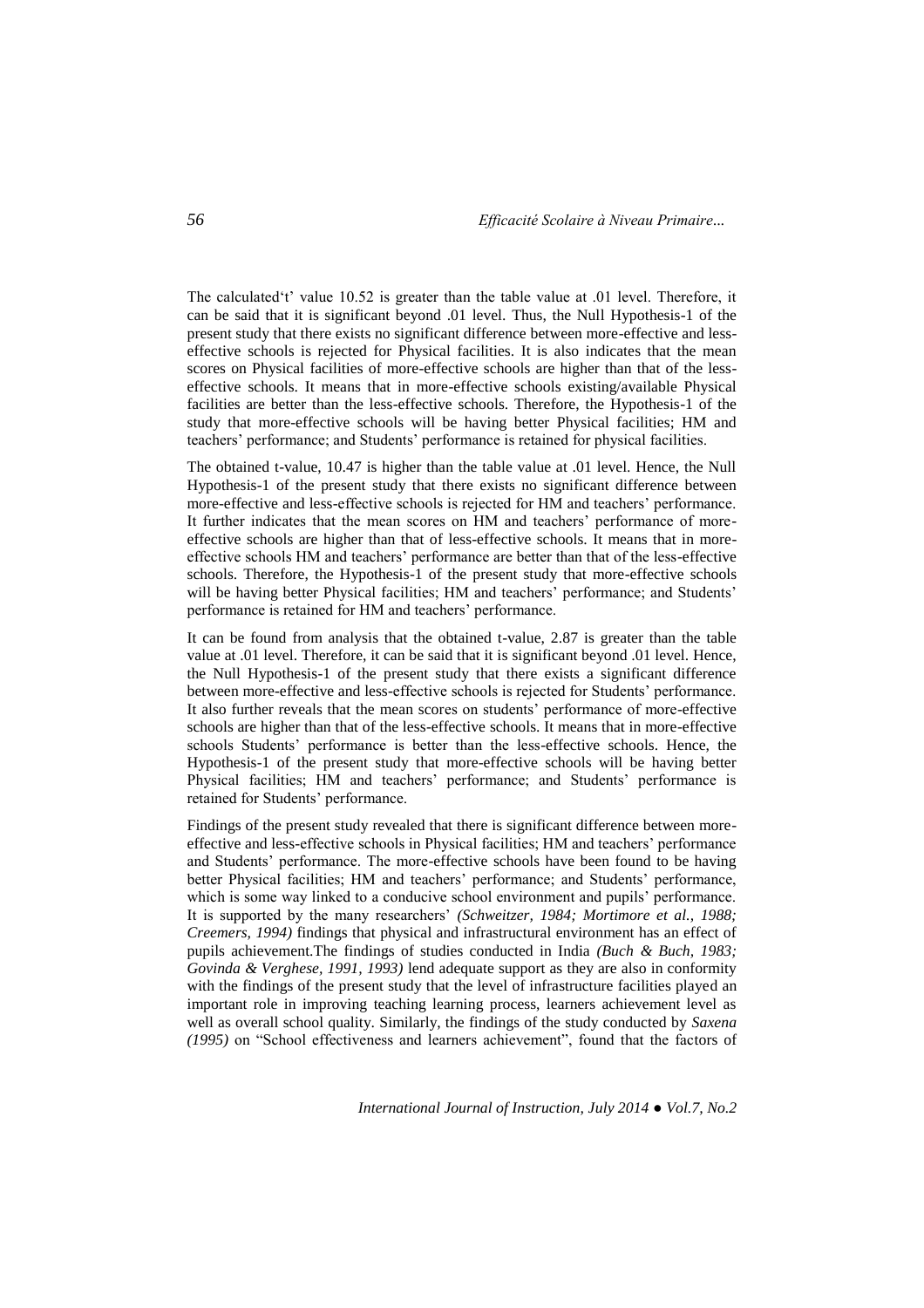educational and physical facilities in schools have shown positive associations with achievement. It is also shows in support of the physical facilities dimension of the present study.

In this study, the HM and teachers' performance has been considered a dimension of the school effectiveness. It means HM and teachers' performance plays an important role for develop0ment and improvement of school effectiveness. It is conformity with the studies conducted by the eminent researchers i.e. *Burkey (1997), Davies (1998), Tiguryera (1999), and Thrupp (2001)*. Their studies emphasized that performance of the teachers in the learning process, their academic involvement and their qualification plays an important role for the progress of school. In conformity with the findings of the present study, it can be concluded with the findings of many researchers *(Saxena 1995; Rath and Rajesh, 1997; and Das, 2002)* that the teachers, physical environment in the school and teaching learning materials also have positive association with the school effectiveness.

#### **School Effectiveness in Relation to Classroom Teaching**

In this section analysis has been done to fulfil the objective No. 5 of the present study i.e., to find out the relatedness or independence of school effectiveness in relation to classroom teaching. The analysis has been done in two phases i.e. (i) School effectiveness in relation to overall classroom teaching, and (ii) School effectiveness in relation to different dimensions (Planning, Presentation, Closing, Evaluation and Managerial) of classroom teaching. For this purpose, teachers were classified into three groups on the basis of their classroom teaching in the class. The groups were formed as Low, Moderate and High groups by adopting the criteria of *Mean ± ½ SD* i.e., teachers scoring *Mean – ½ SD* on Classroom teaching were included in *Low level* classroom teaching group, those scoring *Mean + ½ SD* were included in the *High level* of classroom teaching group, and those scoring between these two limits were included in *Moderate level* of classroom teaching group.

## **School Effectiveness in relation to Overall Classroom Teaching**

In this section, in order to see the association between school effectiveness and overall classroom teaching at different level, the analysis and interpretation has been done by using the Chi-square  $(\chi^2)$  test of independence.

It is observed from Chi-square that the Chi-square  $(\chi^2)$  value for the Low, Moderate and High classroom teaching groups of teachers in the more-effective and less-effective schools comes out to be 69.13. Since it is much higher than the table value at .01 level of significance, it can be said that it is significant beyond .01 level. Therefore, Null Hypothesis-3(i) of the present study i.e. school effectiveness and classroom teaching are unrelated or independent is rejected for overall classroom teaching. It indicates that the observed results are not close to those expected on the hypothesis of independence and therefore, there is evidence of real association between school effectiveness and overall classroom teaching as followed by the teachers in the class. Therefore, Hypothesis-2 that there exists a real association between school effectiveness and classroom teaching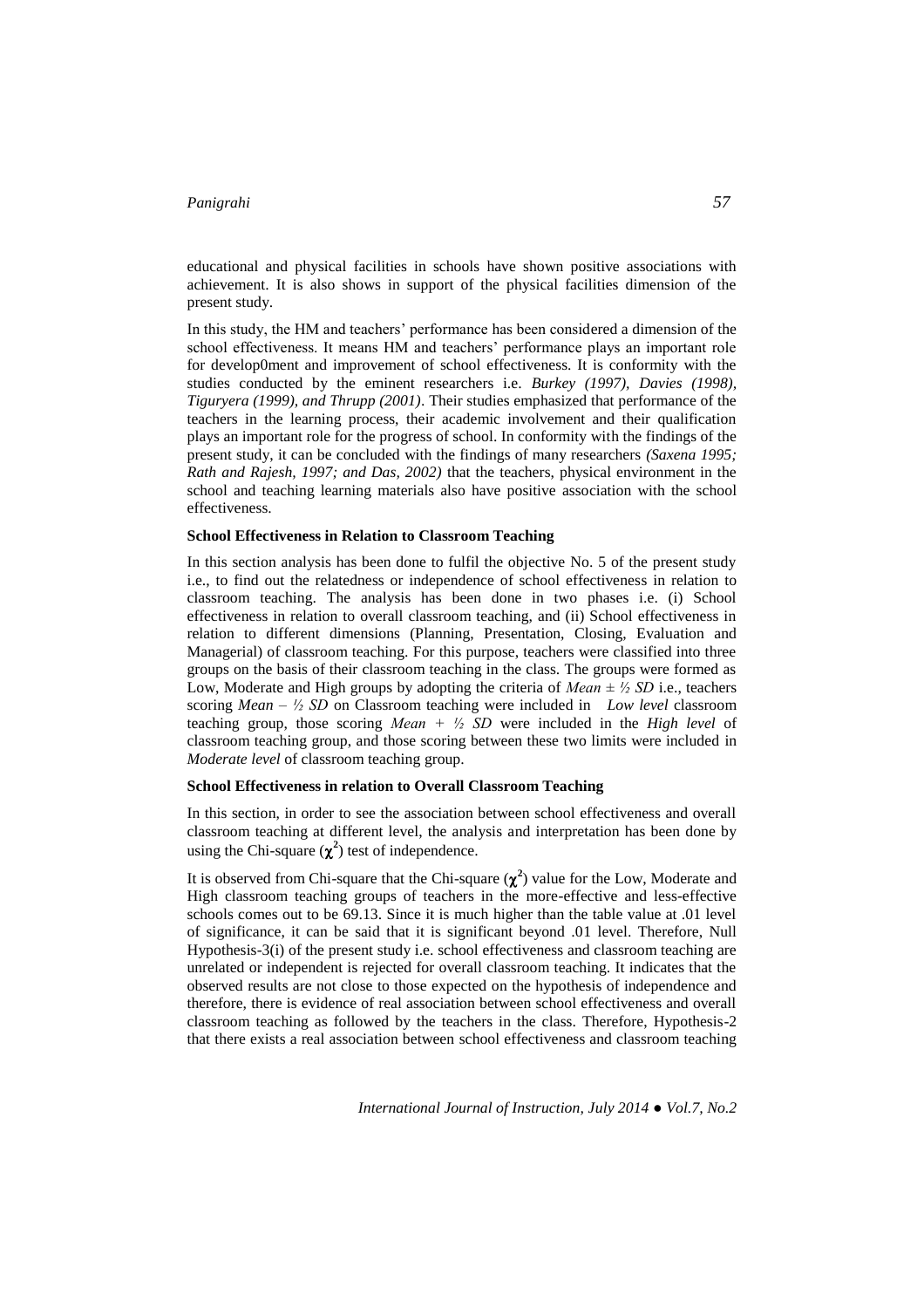is retained for overall classroom teaching. It can also be inferred that classroom teaching seems to be one of the factor contributing to the effectiveness of the primary school.

#### **School Effectiveness in relation to different Dimensions of Classroom Teaching**

Further for an exhaustively analysis and interpretation the effectiveness and classroom teaching performance the data has been examined at different levels. There are five dimension of the classroom teaching. To know whether each of the dimensions is related or independent of the school effectiveness, the researcher has analyzed each of the dimensions in the following parts.

It is observed from the above table that in Dimension-I (Classroom Teaching-Planning), the teachers were divided into three groups such as Low, Moderate and High groups according to their classroom teaching in more-effective and less-effective schools. The calculated Chi-square  $(\chi^2)$  value found to be 50.44. This value is greater than the table value at .01 levels of significance, it can be said that it is significant beyond .01 level. Therefore, the Null Hypothesis-3 of the present study i.e. school effectiveness and classroom teaching are essentially related or independent is rejected for teacher's planning of classroom teaching*.*It is also observed that the observed results are not close to those expected on the null hypothesis of independence and there is evidence of real association between school effectiveness and classroom teaching. Therefore, the Hypothesis-3 of the study i.e. there exists a real association between school effectiveness and classroom teaching is retained for teacher's planning in the classroom process.

It is found that in Dimension-II (Classroom Teaching-Presentation), the teachers were divided into three groups such as Low, Moderate and High groups according to their classroom teaching in more-effective and less-effective schools. The calculated Chisquare  $(\chi^2)$  value found to be 44.27. This value is greater than the table value at .01 levels of significance, it can be said that it is significant beyond .01 level. Therefore, the Null Hypothesis-3 of the present study i.e. school effectiveness and classroom teaching are essentially related or independent is rejected for teacher's presentation of classroom teaching*.* It is also observed that the observed results are not close to those expected on the null hypothesis of independence and there is evidence of real association between school effectiveness and classroom teaching. Therefore, the Hypothesis-3 of the study i.e. there exists a real association between school effectiveness and classroom teaching is retained for teacher's presentation in the classroom process.

It is reveals that on Dimension-III of Classroom Teaching-Closing, the teachers were divided into three groups such as Low, Moderate and High groups according to their classroom teaching in more-effective and less-effective schools. The calculated Chisquare  $(\chi^2)$  value found to be 25.77. It is greater than the table value at .01 levels of significance, it can be said that it is significant beyond .01 level. Therefore, the Null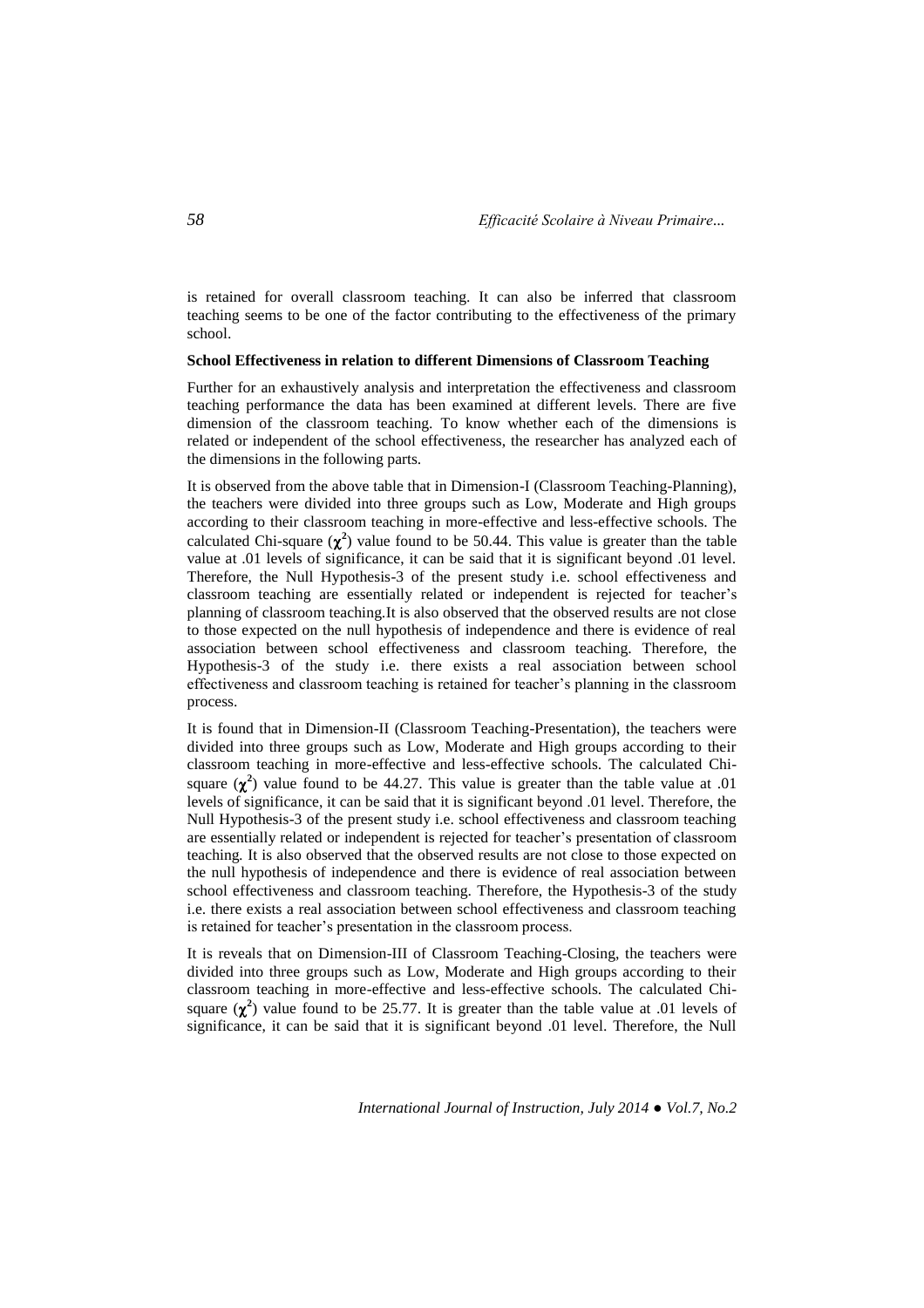Hypothesis-3 of the present study i.e. school effectiveness and classroom teaching are essentially unrelated or independent is rejected for teacher's closing of classroom teaching*.* It is also observed that the observed results are not close to those expected on the null hypothesis of independence and there is evidence of real association between school effectiveness and classroom teaching. Therefore, the Hypothesis-3 of the study i.e. there exists a real association between school effectiveness and classroom teaching is retained for teacher's closing in the classroom process.

On Dimension-IV i.e. Classroom Teaching-Evaluation, the teachers were divided into three groups viz., Low, Moderate and High groups according to their classroom teaching scores on this dimension. The analysis highlights frequencies for moreeffective and less-effective schools. The calculated Chi-square  $(\chi^2)$  value comes out to be 36.47. This value is greater than the table value at .01 levels of significance, it can be said that it is significant beyond .01 level. Therefore, the Null Hypothesis-3 of the present study i.e. school effectiveness and classroom teaching are essentially unrelated or independent is rejected for Evaluation Dimension of classroom teaching*.* It is also observed that the observed results are not close to those expected on the null hypothesis of independence and there is evidence of real association between school effectiveness and classroom teaching. Therefore, the Hypothesis-3 of the study i.e. there exists a real association between school effectiveness and classroom teaching is retained for Evaluation in the classroom process.

It is observed from the above table that in Dimension-V (Classroom Teaching-Managerial), the teachers were divided into three groups such as Low, Moderate and High groups according to their classroom teaching in more-effective and less-effective schools. The calculated Chi-square  $(\chi^2)$  value comes out to be 40.95. This value is greater than the table value at .01 levels of significance, it can be said that it is significant beyond .01 level. Therefore, the Null Hypothesis-3 of the present study i.e. school effectiveness and classroom teaching are essentially unrelated or independent is rejected for teacher's managerial skills of classroom teaching*.* It is also observed that the observed results are not close to those expected on the null hypothesis of independence and there is evidence of real association between school effectiveness and classroom teaching. Therefore, the Hypothesis-3 of the study i.e. there exists a real association between school effectiveness and classroom teaching is retained for teacher's managerial in the classroom process.

The above interpretations is revealed that there is a real association between school effectiveness and classroom teaching as overall and in terms of all the five dimensions viz., *Planning, Presentation, Closing, Evaluation, Managerial.* On the all dimensions, the findings of the present study revealed that there is a real association between school effectiveness and classroom teaching. The findings also show that all these processes/activities are higher in case of teachers belonging to more-effective schools in comparison to less-effective schools.

Findings of Cohen (1983) noted that school effectiveness is clearly depending upon effective classroom teaching. Similar conclusions about the importance of teaching and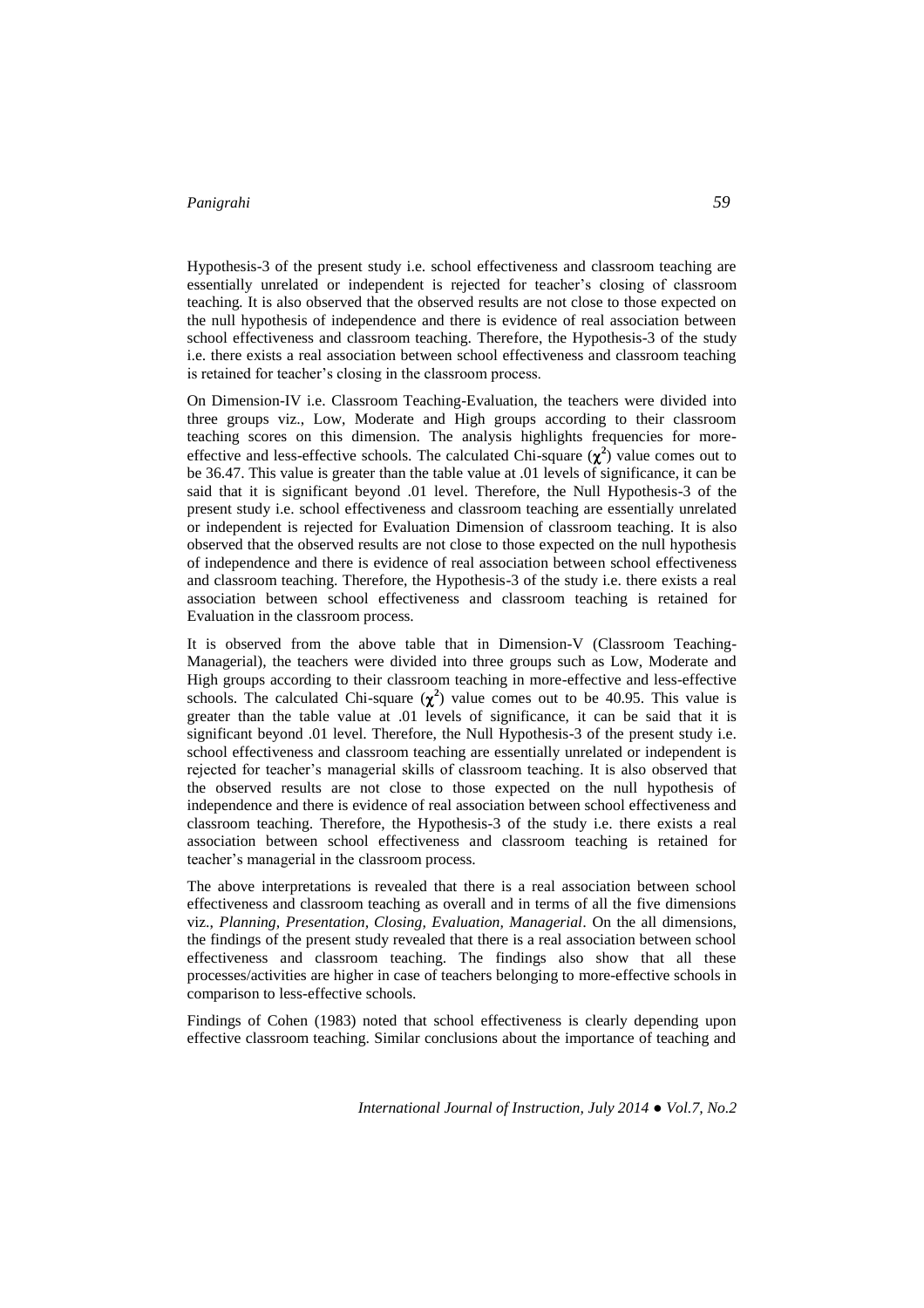learning at the classroom level are evident in review by Scheerens (1992), Mortimore (1993) and Creemers (1994). In this regard the given importance of teaching learning process and remarked that any effort to improve the quality of education is, teaching learning process in a classroom setting (Scheerens, 1992 and Willms, 1992). The findings of the above study are in conformity with some activities of overall classroom teaching. Findings of the studies related to the classroom teaching variable conducted Pushpanadham (1997) found that the specific talents of primary school teachers were storytelling, singing, and preparing low cost and creative teaching aids, basic content, mastery in primary school subjects and public speaking/communication. Pradhan & Mistry (1996) found that the healthy teacher-pupil interaction in classroom, studentcentred methods of teaching and method of instruction followed by the teacher were better in good result school than poor result schools (Nagalaxmi, 1996; Saxena, 1995). The above findings are similar to the findings of the present study findings shows that the teachers in more-effective schools have better classroom teaching than less-effective schools.

The study of Padhi et al. (1997) found that for schools effectiveness was revealed that classroom practices such as frequent assignments of homework its prompt correction, continuous pupil evaluation and feedback, engaging students in class work with close supervision and differential treatment as per need helps to create better climate for learning and making the school more effective. This finding of the present study is in conformity with some activities of the dimension Evaluation. The findings of Padhi et al. (1997), Kamat (1998) Mputhi and Adeole (1998); Hofman & Hofman (2000); Begum (2000); Srivastav (2000) show similar trends in that the curriculum transaction, spacious and clean classroom with learning materials (map, chart, globe etc.) available and used by the teacher, maintaining classroom discipline and classroom works & home works and the checking of these works show effect on the students achievement. Thus, the findings of the present study on school effectiveness and classroom teaching find adequate support from similar or related studies. Thus, the above discussion reflects that there is no simple combination of factors, which can produce effective school.

# **EDUCATIONAL IMPLICATIONS**

On the basis of the findings it is essential to identify schools which are less-effective and provide necessary help to develop their physical facilities and other aspects so as to develop the performance of students in order to increase school effectiveness. Better teachers profile, healthy student-teacher interaction and effective teaching and evaluation process are the parameters for effective learning which lead to higher school effectiveness. Inspecting authorities like BDOs, HM etc. must check the punctuality of the teachers and teaching of teachers in class. Emphasis must be given on child-centred approach and activity based learning so as to make the student dynamic and active in class. Teacher must give suitable assignment to student to develop their skill and level of understanding.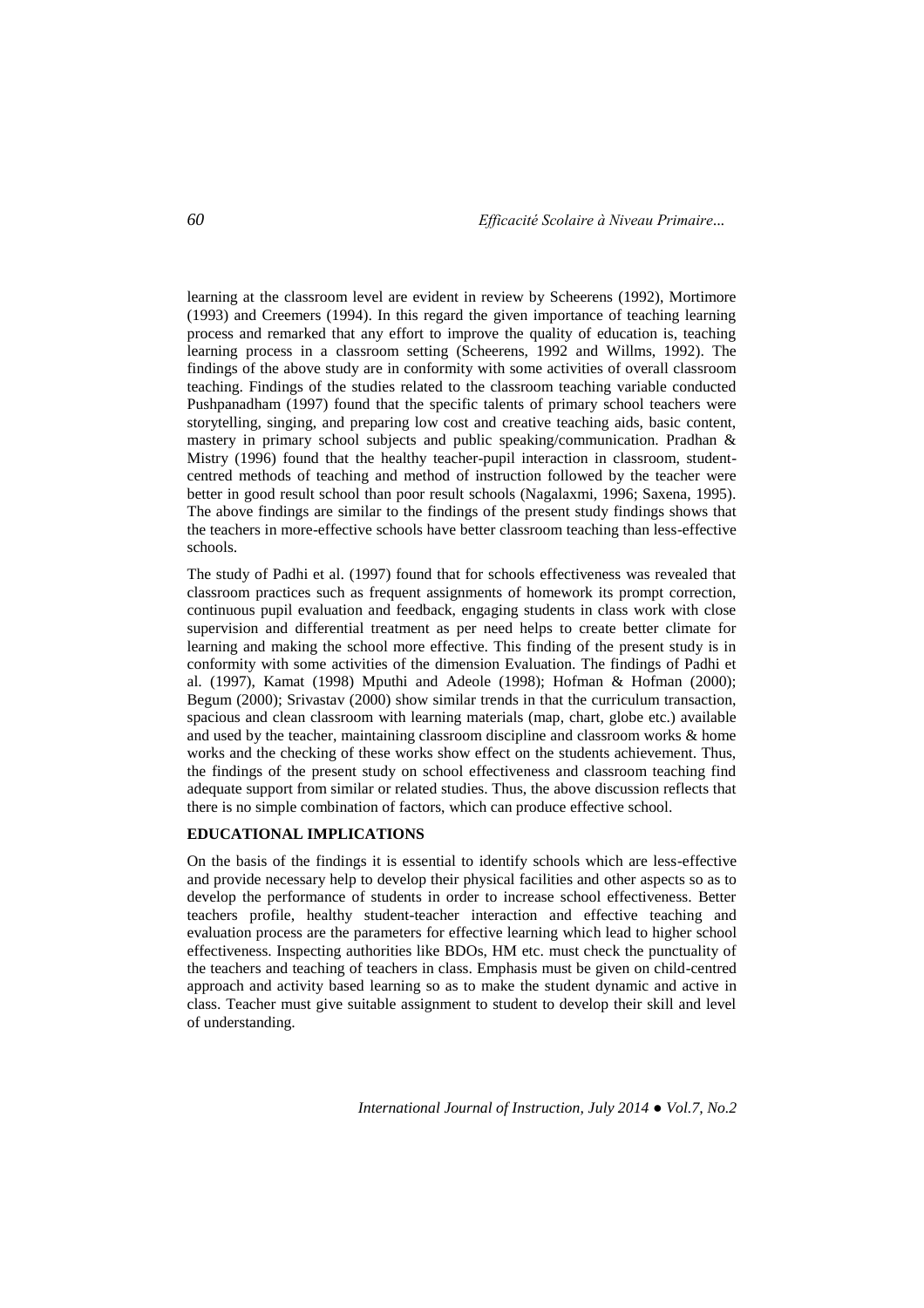All school must be provided with appropriate teaching-learning material and at the same time the teacher must be encouraged to develop the improvised teaching Aids so as to suit the need of child in the classroom. During pre-service and in-service training programme, the teacher-educators and experts should give emphasis on development of the teachers profile, development of teacher-students interaction and the teaching activities. The orientation programmes for teachers should be organized at a regular interval. At the time of orientation and training programmes the HM/teachers from more-effective schools should be given a chance to exchange of their ideas and experiences on the classroom teaching techniques which were found effective in enhancing the school effectiveness at primary level. Although some tall claims on the basis of a humble research effort based on a mere adequate sample cannot be made, however, it can be said in that the present study has implications for improving the school effectiveness at primary level of education. The findings of this study provide direction to improve the state primary education in the country, provided efforts are to be made in the right direction and at right moment.

#### **REFERENCES**

Ambasht, N.K. & Rath, K.B. (1995). A study of the effect of household, community and school factors on the enrollment, retention and achievement of scheduled tribe children at primary level. In K. Kumar, (Ed.), *School effectiveness and learning achievement at primary stage.* New Delhi: NCERT 223-251.

Begum, H.R. (2000). Classroom interaction process and the quality of education. *Paper presented at NCERT international research seminar on indicators of quality of education at elementary stage,* New Delhi, December, 13-15.

Burkey, A. (1997). Teacher professionalization and teacher empowerment. In V. Prakash (Ed.1998), *Teacher empowerment and school effectiveness at primary stage.* New Delhi: NCERT, 335-349.

Cohen, M. (1983). Instructional, management and social conditions in effective schools. In Webb (Ed.), *School finance and school improvement linkages in the 1980.* Cambridge, MA: Ballinger.

Creemers, B.P.M. (1994). The history, value and purpose of school effectiveness studies. In Reynolds et al. (Eds), *Advances in School Effectiveness Research and Practice,* Oxford: Pergamon.

Davies, L. (1998). School climate and effectiveness in contexts of stringency. In V. Prakash (Ed.), *Studies on learning organisation, community participation and school effectiveness at primary stage.* New Delhi: NCERT, 256-268.

Govinda, R. & Varghesh, N.V. (1993). Quality of primary schooling in India: A case study of Madhaya Pradesh. Paris: IIEP.

Hofman, W.H. & Hofman, R.H. (2000). Universal and context specific effectiveness indicators in primary education. *Paper presented at NCERT international research seminar on indicators of quality of education at elementary stage,* New Delhi, December, 13-15.

Joshi, S. & Bishwal, A. (1996). Impact of teachers' behaviour in terms of management of available learning resources on scholastic achievement and interest of standard V primary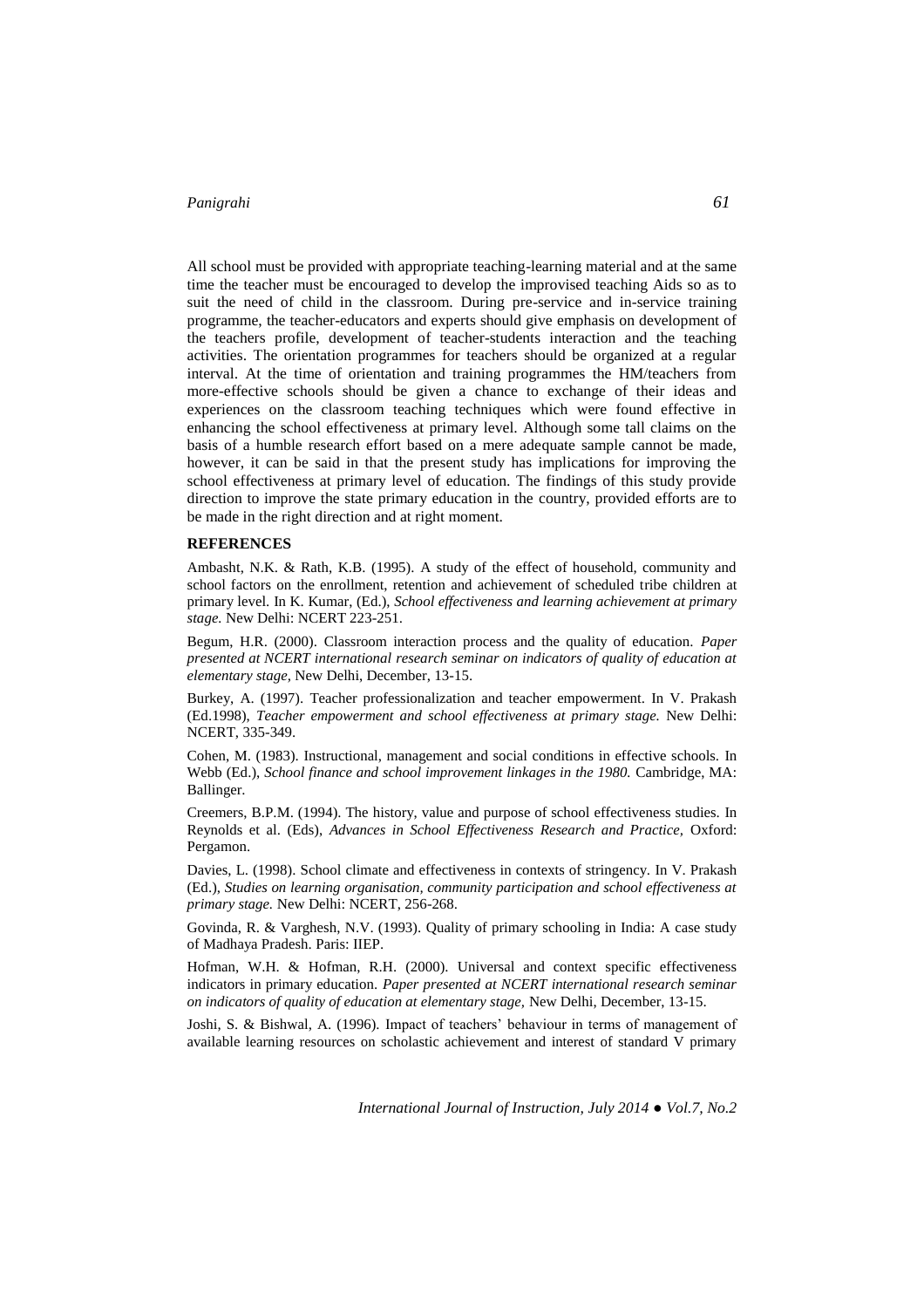school children. In NCERT (Ed.), *Studies on classroom processes and school effectiveness at primary stage.* New Delhi: NCERT, 676-689.

Kamat, K.N. (1998). Management and organization of learning in multilevel/multi-grade situations for school effectiveness. In V. Prakash (Ed.), *Studies on learning organisation, community participation and school effectiveness at primary stage.* New Delhi. NCERT, 98- 111.

Kaul, L. (1988). Methodology of educational research. New Delhi: Vikas Publishing House Ltd.

Khichi, K. S. (1986). Ekal adhyapakiya vidyalaya shaikshik unuyan (single teacher schoolteacher empowerment). *Primary Shikshak, 1*, 7-12.

Mortimore, P. (1993). School effectiveness and the management of effective learning and teaching. *School Effectiveness and School Improvement. 4*, 290-310.

Mortimore, P. et al. (1988b). The effects of school membership on pupils' educational outcomes. *Research Papers in Education.* Vol. 3, No. 1, 3-26.

Mputhi, T. & Adeola, O.A. (1998). Learning organization and effectiveness of primary education in Lesotho: A case study of Roma primary schools. In V. Prakash (Ed.), *Studies on learning organisation, community participation and school effectiveness at primary stage.* New Delhi: NCERT, 356-369.

Muralidharan, et al. (1993). A study of children, teachers and teaching situations of selected two teachers schools with a view to develop teacher competencies. New Delhi: NCERT.

Nagalaxmi, J. (1996). Essentials for pre-school stage. In NCERT (Ed.), *Studies on classroom processes and school effectiveness at primary stage,* New Delhi: NCERT, 545- 554.

Nagaraju, C.S. (1995). Intervention for MLL attainment in multi-grade contexts. In K. Kumar (Ed.) *School effectiveness and learning achievement at primary stage.* New Delhi: NCERT, 425-441.

Padhi, J.S. et al. (1997). Effect of school climate indicators on learners achievement at primary stage: teacher empowerment issues. In V. Prakash (Ed.), *Teacher empowerment and school effectiveness at primary stage.* New Delhi: NCERT, 167-174.

Pandey, L. (1997). An integrated approach for transaction of elementary school curriculum through self-organized exhibition by pupils- a model for teacher empowerment. In V. Prakash (Ed.), *Teacher empowerment and school effectiveness at primary stage.* New Delhi: NCERT, 139-146.

Pradhan, N. & Mistry, M. V. (1996). Teaching learning process in schools with consistently good or poor results. In NCERT (Ed.), *Studies on classroom processes and school effectiveness at primary stage,* New Delhi: NCERT, 690-693.

Rath, K.B. & Rajesh, K. (1997). Schooling process and effectiveness: implication of teacher empowerment. In V. Prakash (Ed.), *Teacher empowerment and school effectiveness at primary stage.* New Delhi: NCERT, 310-320.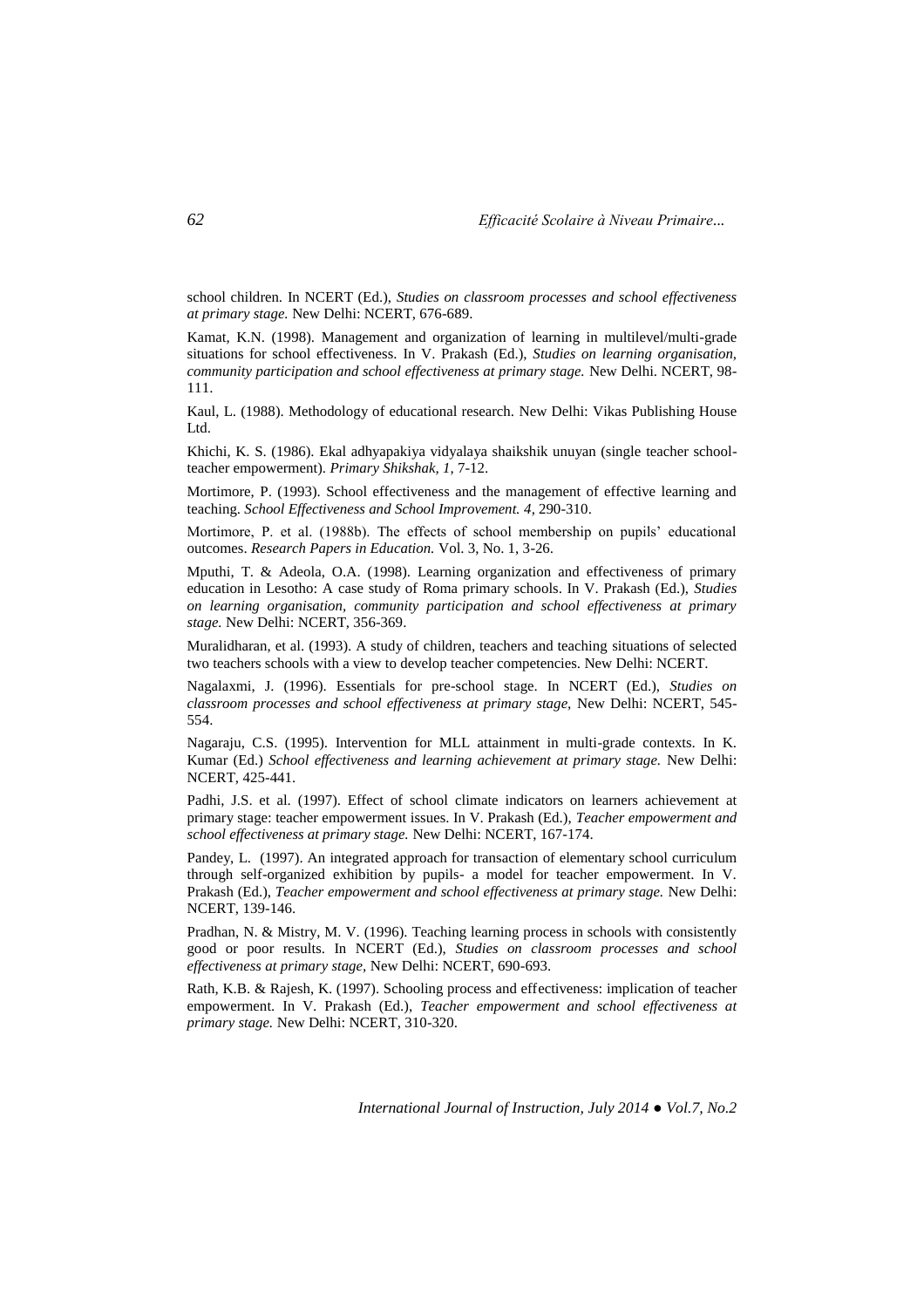Saxena, A.B. (1995). Developing classroom strategy for more effective teaching. *Journal of Indian Education,* New Delhi: NCERT, 45-56.

Scheerens, J. (1992). Effective schooling: Research, theory and practice. London: Cassell.

Schweitzer, J. (1984). Characteristics of effective schools. Paper for American Educational research association.

Srivastav, G.N.P. (2000). A study of academic and pedagogical requirements for quality education at elementary stage. *Paper presented at NCERT International research seminar on indicators of quality of education at elementary stage.* New Delhi, December, 13-15.

Sujatha, K. (1995). Effectiveness of Tribal teachers: A study of single teacher schools in Tribal areas in Andhra Pradesh. In K. Kumar (Ed.), *School effectiveness and learning achievement at primary stage.* New Delhi: NCERT, 347-363.

Thrupp, M. (2001). Sociological & political concern about school effectiveness: Time for a new research agenda. *School Effectiveness and School Improvement an International Journal of Research, Policy and Practice, 12*, 7-40.

Thrupp, M. (2001). Recent school effective counter-critiques: Problems and possibilities. *British Educational Research Journal,27*, 453-457.

Tiguryera, S. (1999). School effectiveness at the primary stage: a view of the Kampal school improvement project. In NCERT (Ed.), *Studies on researches in school effectiveness at primary stage.* New Delhi: NCERT, 125-139

Verma, P. & Chabra, S. (1996). Application of pedagogical knowledge & skills acquired in teacher training to school teachers of mathematics. In NCERT (Ed.), *Studies on classroom processes and school effectiveness at primary stage.* New Delhi: NCERT, 406-425.

Willms, J. D. (1992). Monitoring school performance: A guide for educators. London: The Falmer Press.

### **Turkish Abstract**

## **Sınıf İçi Öğretimin İlköğretim Seviyesinde Okul Etkililiği İle İlişkisi**

Bu çalışma ilköğretim seviyesinde Okul Etkililiğinin sınıf içi öğretimle arasındaki ilişkiyi araştırmayı amaçlamaktadır. Çalışmanın amacı daha etkili daha etkili daha etkisiz okulları belirlemek; daha etkili ve daha etkisiz okullar arasındaki farkı fiziki imkanlara, öğretmen, müdür ve öğrenci performansına göre bulmak ve sınıf içi öğretimle okul etkililiği arasındaki ilişkiyi belirmektir. Çalışmayı yürütmek için betimleyici tarama metodu kullanılmıştır. Çalışmanın örneklemini toplam 27 daha etkili ve 35 daha etkisiz okul oluşturmuştur. Tüm okulların müdürleri ve her okuldan 2 öğretmen sınıf içi öğretme durumlarını belirlemek için seçilmiştir. Okul akitivitelerine katılımlarını belirlemek için öğretmenlerin seçimi sınıf kademeleri (III, IV and V) dikkate alınarak belirlenmiştir. Çalışmanın bulguları literatürdeki benzer veya ilgili çalışmaların bulgularından yeterli desteği bulmuştur. Sonuç olarak, yapılan çalışma etkili okulu oluşturabilecek basit bir faktörler birleşiminin olmadığını göstermiştir. Ayrıca çalışma okul etkililiğinin sınıf içi öğretimler bağlantılı olarak ortaya çıktığını göstermiştir.

**Anahtar Kelimeler:** Toplumsal katilim, okul etkililiği, fiziksel imkanlar, öğrenci performansı, kalite eğitimi